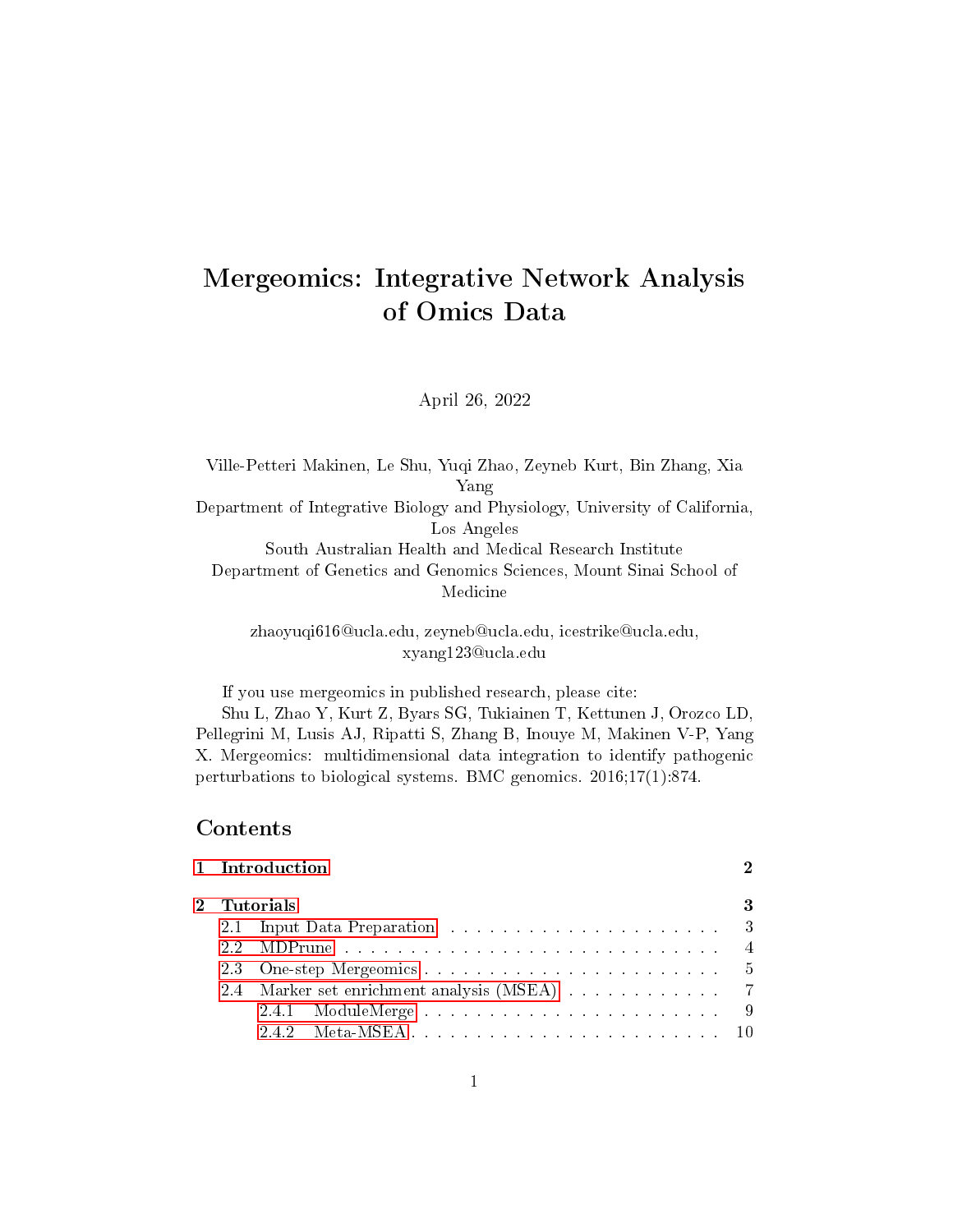| 2.5 Weighted key driver analysis (wKDA) 11<br>2.6 Network visualization experience in the series of the series of the series of the series of the series of the series of the series of the series of the series of the series of the series of the series of the series of |    |
|-----------------------------------------------------------------------------------------------------------------------------------------------------------------------------------------------------------------------------------------------------------------------------|----|
| 3 Citation                                                                                                                                                                                                                                                                  | 14 |
| 4 References                                                                                                                                                                                                                                                                |    |

## <span id="page-1-0"></span>1 Introduction

The recent revolution in genomic technologies has enabled the generation of massive amount of molecular data encompassing genetic, transcriptomic, epigenomic, metabolomics, and proteomics, which have become easily accessible in public domains and private sectors. It is increasingly recognized that analysis of individual types of data separately only reveals a fraction of the complex biology and often misses the key players driving diseases, making multi-dimensional big data integration an urgent need. Mergeomics package is developed as a capable and flexible pipeline to integrate various types of disease association data such as genetic association (e.g, GWAS or exome sequencing), transcriptome-wide association (e.g., TWAS from microarray or RNA sequencing studies), and epigenetic association (e.g., EWAS from methylome association studies), functional genomics (such as eQTLs and ENCODE annotations), biological pathways, and gene networks to identify disease-associated gene sub-networks and key regulatory genes.

In this tutorial, we will assume that you have downloaded the standalone Mergeomics package from

http://mergeomics.research.idre.ucla.edu/Download/Package/

Mergeomics.tar.gz and install it using the following commands:

```
> install.packages("Mergeomics.tar.gz", repos = NULL,
+ type="source")
> ## or from bioconductor3.3 release, use following lines:
> if (!requireNamespace("BiocManager", quietly=TRUE))
+ install.packages("BiocManager")
> BiocManager::install("Mergeomics")
```
However, if you want, you can also try out these examples with our webserver at http://mergeomics.research.idre.ucla.edu. If you have any questions regarding this document or the described software, please contact us: Xia Yang (xyang123@ucla.edu).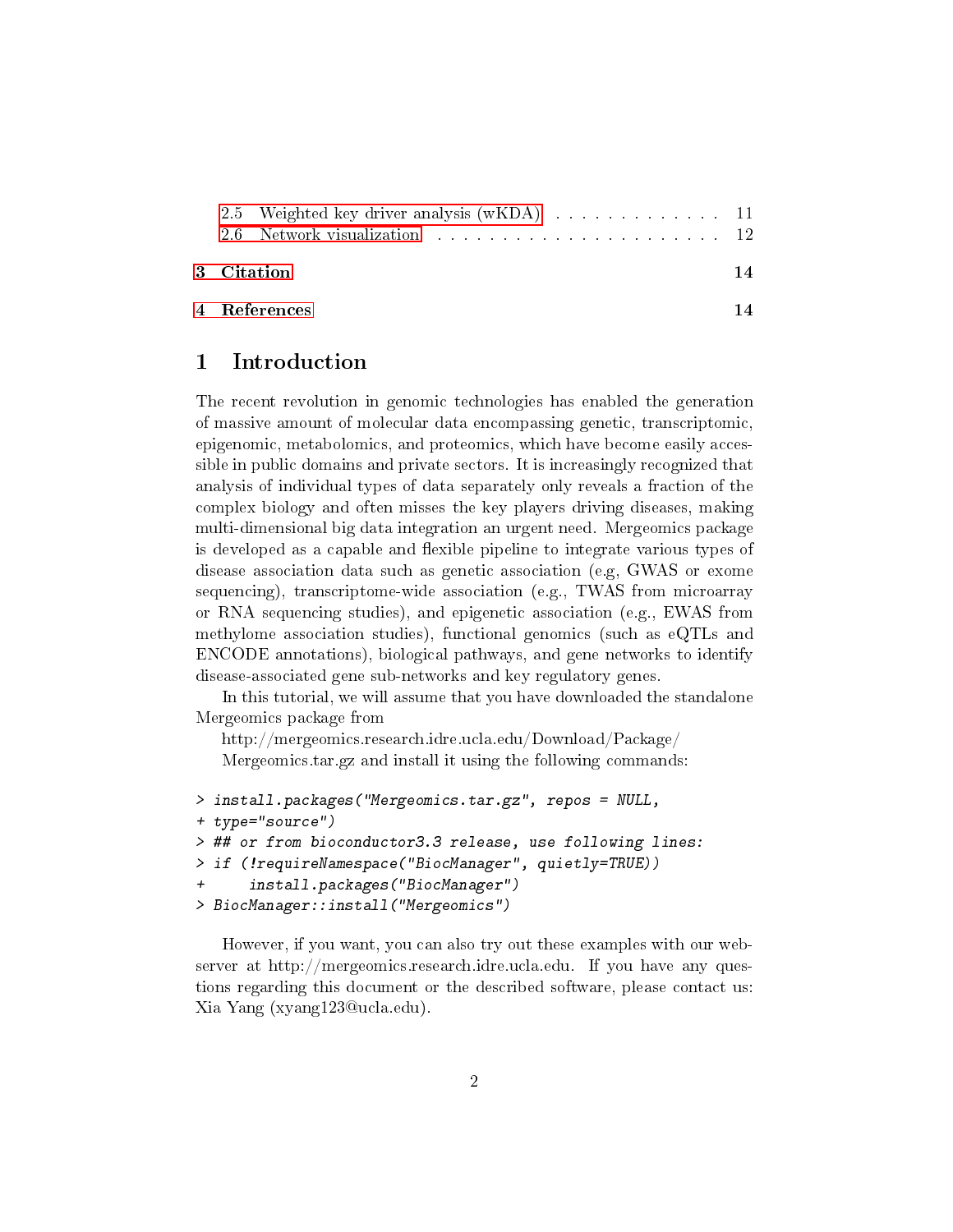## <span id="page-2-0"></span>2 Tutorials

The whole Mergeomics pipeline can be divided into two major components: 1) Marker Set Enrichment Analysis (MSEA), 2) Weighted Key Driver Analysis (wKDA). In the following step, we will illustrate how to implement Mergeomics using one sample dataset, the descriptions of which are as follows.

### <span id="page-2-1"></span>2.1 Input Data Preparation

In this part we described the datasets used by Mergeomics. Mergeomics is designed to integrate summary level data or curated resources, thus light data-preprocessing work is expected for user to convert datasets into Mergeomics ready format. For the convenience of users, we also deposited a rich collection of datasets that can be directly used for analysis in the Mergeomics webserver. Of note, Mergeomics is not able to directly process raw data from omics studies (e.g., sequencing reads).

Mergeomics calls for five types of datasets. All files should contain tab delimited plain text.

1. Marker-disease association summary result: Summary result files from association studies such as GWAS, TWAS or EWAS. Only two columns are required, MARKER and VALUE. The MARKER column gives the IDs of the markers (e.g., reference SNP ID), whereas the VALUE column contains the -log10 transformed association P values for the markers. The package provides a sample summary file from the Genome-wide association studies (GWAS) of high-density lipoprotein cholesterol (HDLC) from Global Lipids Genetics Consortium [1].

**2. Gene-marker mapping file:** Data that defines the mapping of genes and markers. Two columns are required, GENE and MARKER. Common resources for the file is chromosomal distance based mapping, eQTL based mapping and ENCODE based mapping. The Mergeomics webserver provides a comprehensive collection of above-mentioned mapping files. Experienced users can also generate their own mapping files from publicly available resources such as GTEx and ENCODE. The package provides a sample mapping file where the GWAS loci were projected to genes within 40 Kb distance from gene region.

3. Functionally related gene-sets: Two columns are required, MOD-ULE and GENE. The MODULE column defines the grouping of genes, normally by their functional relatedness. Gene-sets can be derived from canonical pathways, co-expression modules or differential genes under experimental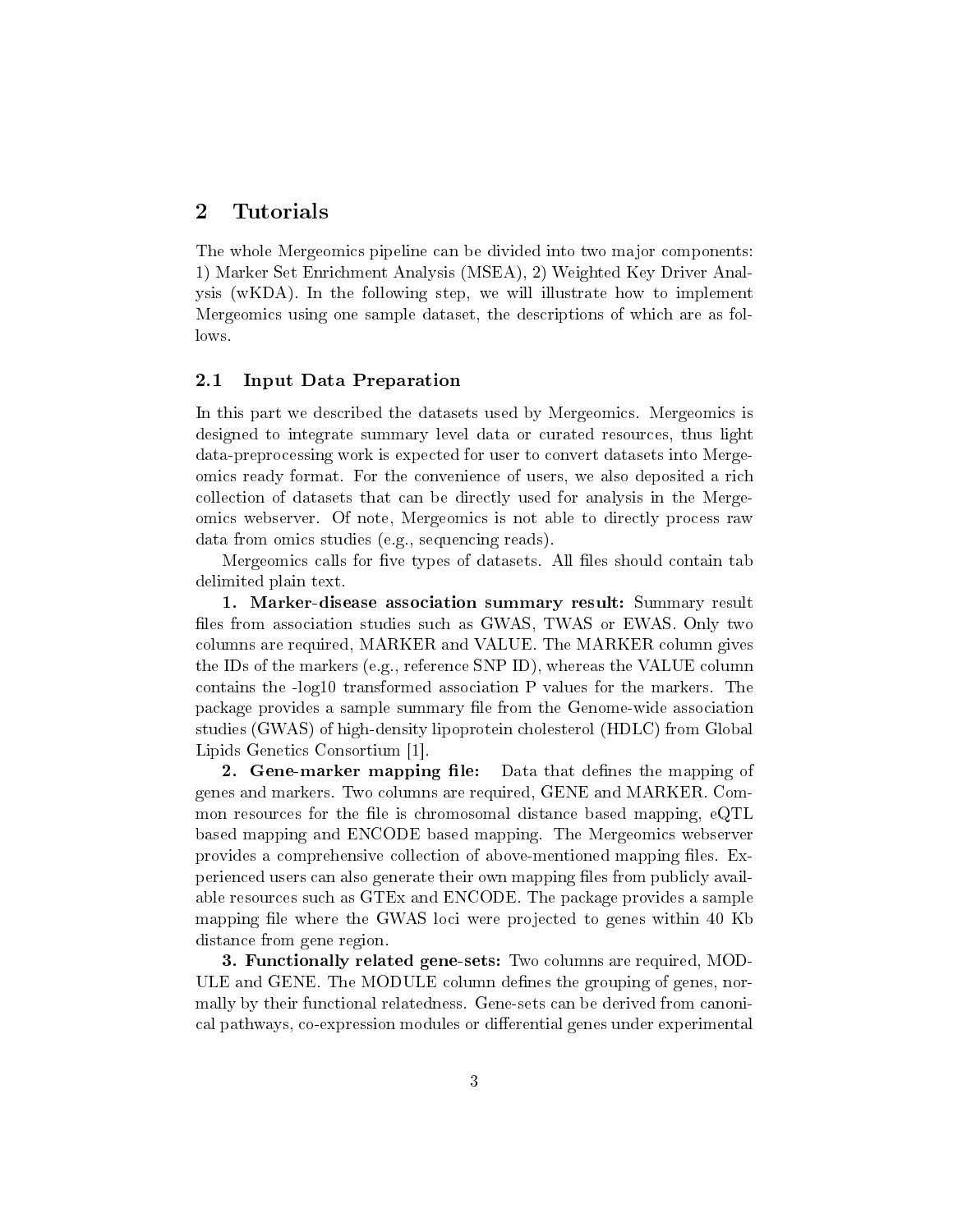conditions. The sample gene-sets in the package is the coexpression networks re-constructed in mouse/human liver tissues, containing 2674 modules[2-6].

4. Gene regulatory networks: Three columns are required, HEAD, TAIL and WEIGHT. If the user is using a directional network, then the starting nodes should be put in the HEAD column, while the ending nodes should be put in the TAIL column. If a non-directional network is used, users have to set the corresponding wKDA parameter to "non-directional", and are then safe to switch the HEAD and TAIL column. The WEIGHT column normally contains the confidence score or consensus score (if users merge multiple networks into one) of edges. If no weight information is available, simply fix all WEIGHT value to 1. The packages provides a sample Bayesian networks generated from mouse/human liver tissues [2-6].

5. Marker dependency structure file (Optional): This file is needed if users plan to use the MDPrune module. Three columns are required, MARKERa, MARKERb and WEIGHT. The WEIGHT column describes the degree of dependency (e.g., linkage disequilibrium R2) between MARKERa and MARKERb.

#### <span id="page-3-0"></span>2.2 MDPrune

Before taking any further steps, we recommend users to preprocess datasets to filter dependency structure among markers (e.g. Linkage disequilibrium), as marker dependency may cause artifacts and biases in the downstream analysis. We have provided an external  $C_{++}$  program named MDPrune (http://mergeomics.research.idre.ucla.edu/Download/MDPrune/), which can remove marker dependency while preferentially keeping those with a strong statistical association with traits.

The commands are listed as follows:

#### mdprune MARFile MAPFile MDSFile OutPath [Cutoff]

The file format request for MDPrune is the same as main Mergeomics pipeline, where;

MARFile is the association study summary file MAPFile is the Gene-marker mapping file;

MDSFile is the marker dependency structure file.

Here, we chose a moderate cutoff  $(R^2>0.7)$  for the dataset.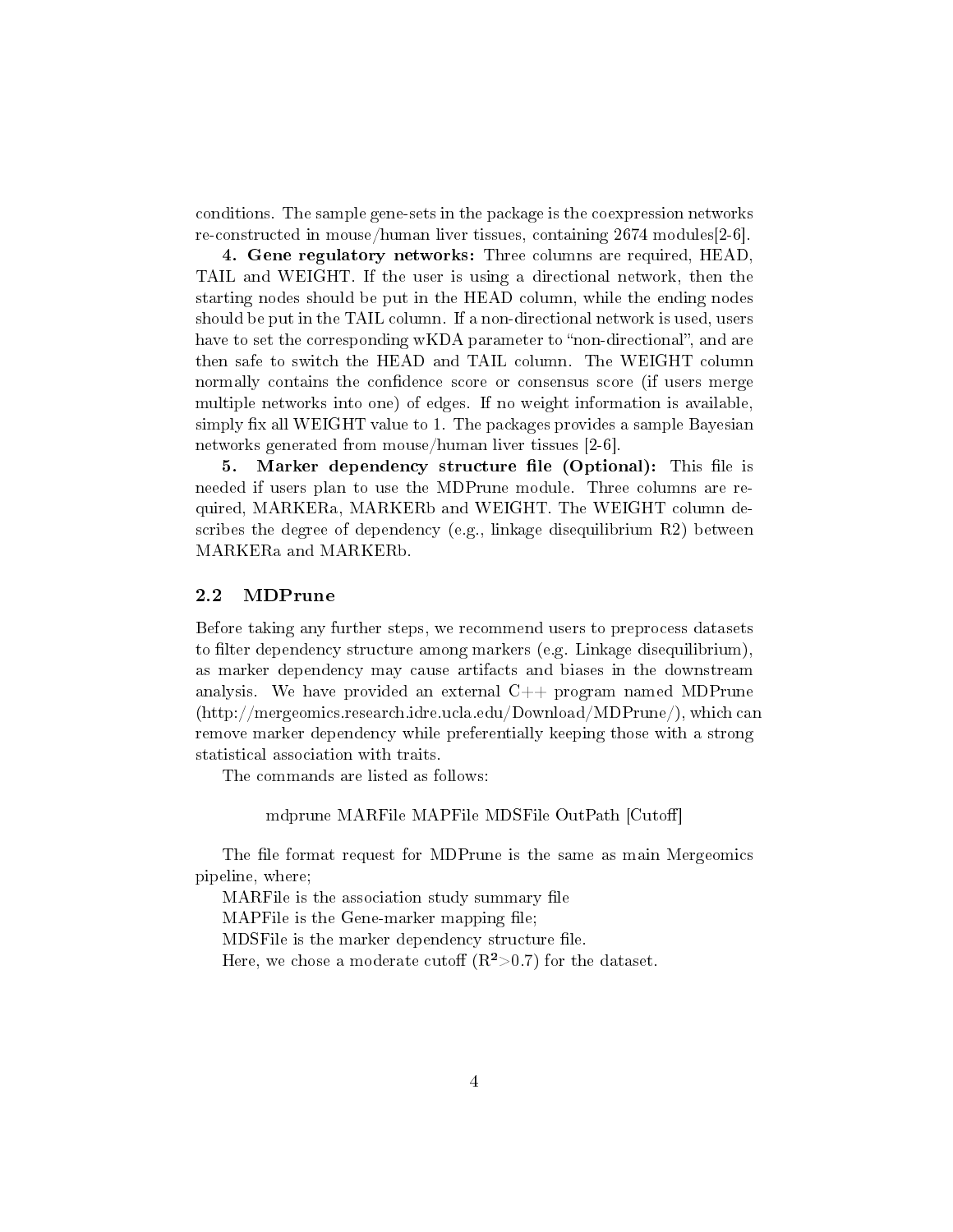#### <span id="page-4-0"></span>2.3 One-step Mergeomics

In this section, we first provide an one-step way to run the whole pipeline. One-step running of the pipeline can be accomplished either with a built-in function including all function calls in it or by explicitly calling/running all the required functions related with the pipeline processes one-by-one sequentially.

We demonstrated the either ways of one-step Mergeomics pipeline with the code chunks given in this section. Then, the step-by-step processing of the pipeline will be described in detail in separate sections.

The first way of one-step pipeline calling is given in the following code chunk. It is achieved by one built-in function call (MSEA.KDA.onestep).

```
> ###########################################################
> ####### One-step analysis for Mergeomics - 1st way ##
```

```
> ###########################################################
> ## Import library scripts.
> library(Mergeomics)
> ## first, give the module info file, genefile, marker file, and network file
> ## paths for the pipeline
> plan <- list()
> plan$label <- "hdlc"
> plan$folder <- "Results"
> plan$genfile <- system.file("extdata",
+ "genes.hdlc_040kb_ld70.human_eliminated.txt", package="Mergeomics")
> plan$marfile <- system.file("extdata",
+ "marker.hdlc_040kb_ld70.human_eliminated.txt", package="Mergeomics")
> plan$modfile <- system.file("extdata",
+ "modules.mousecoexpr.liver.human.txt", package="Mergeomics")
> plan$inffile <- system.file("extdata",
+ "coexpr.info.txt", package="Mergeomics")
> plan$netfile <- system.file("extdata",
+ "network.mouseliver.mouse.txt", package="Mergeomics")
> ## second, define pipeline parameters (e.g. permutation #, seed for random #
> ## generator, min and max module sizes, max overlapping ratio, etc.)
> plan$permtype <- "gene" ## default setting is gene permutation
> plan$nperm <- 100 ## default value is 20000
> plan$mingenes <- 10 ## default value is 10
> plan$maxgenes <- 500 ## default value is 500
> ## then, call the one-step pipeline function including both MSEA and KDA steps
> plan <- MSEA.KDA.onestep(plan, apply.MSEA=TRUE, apply.KDA=TRUE,
```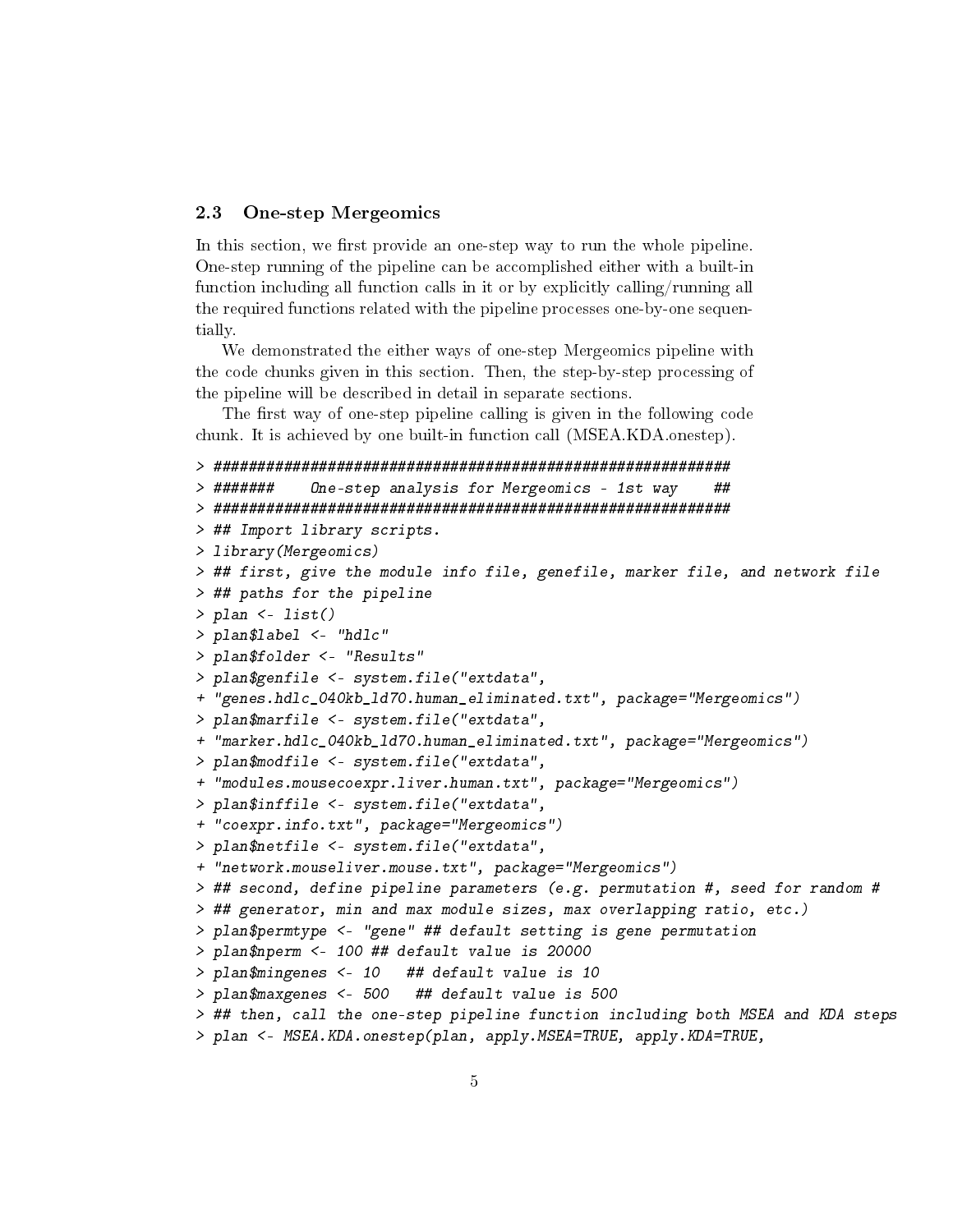```
+ maxoverlap.genesets=0.20, symbol.transfer.needed=TRUE,
+ sym.from=c("HUMAN", "MOUSE"), sym.to=c("HUMAN", "MOUSE"))
> ## NOTE: default value of maxoverlap.genesets=0.33; but in all the examples of
> ## this tutorial it is 0.2 (see job.msea$rmax<- 0.2 in the following example)
> ## maxoverlap.genesets=0.33 (or job.msea$rmax<- 0.33) is recommended to use.
```
The second way of one-step pipeline calling is given in the following code chunk. Here, we need to explicitly and sequentially call main functions of both MSEA and KDA processes.

```
> ###########################################################
> ####### One-step analysis for Mergeomics - 2nd way ##
> ###########################################################
> ## Import library scripts.
> library(Mergeomics)
> ################ MSEA (Marker set enrichment analysis) ###
> job.msea <- list()
> job.msea$label <- "hdlc"
> job.msea$folder <- "Results"
> job.msea$genfile <- system.file("extdata",
+ "genes.hdlc_040kb_ld70.human_eliminated.txt", package="Mergeomics")
> job.msea$marfile <- system.file("extdata",
+ "marker.hdlc_040kb_ld70.human_eliminated.txt", package="Mergeomics")
> job.msea$modfile <- system.file("extdata",
+ "modules.mousecoexpr.liver.human.txt", package="Mergeomics")
> job.msea$inffile <- system.file("extdata", "coexpr.info.txt",
+ package="Mergeomics")
> job.msea$nperm <- 100 ## default value is 20000 (this is recommended)
> job.msea <- ssea.start(job.msea)
> job.msea <- ssea.prepare(job.msea)
> job.msea <- ssea.control(job.msea)
> job.msea <- ssea.analyze(job.msea)
> job.msea <- ssea.finish(job.msea)
> ######### Create intermediary datasets for KDA ###########
> syms <- tool.read(system.file("extdata", "symbols.txt",
+ package="Mergeomics"))
> syms <- syms[,c("HUMAN", "MOUSE")]
> names(syms) <- c("FROM", "TO")
> ## default and recommended rmax=0.33.
> ## min.module.count is the number of the pathways to be taken from the MSEA
```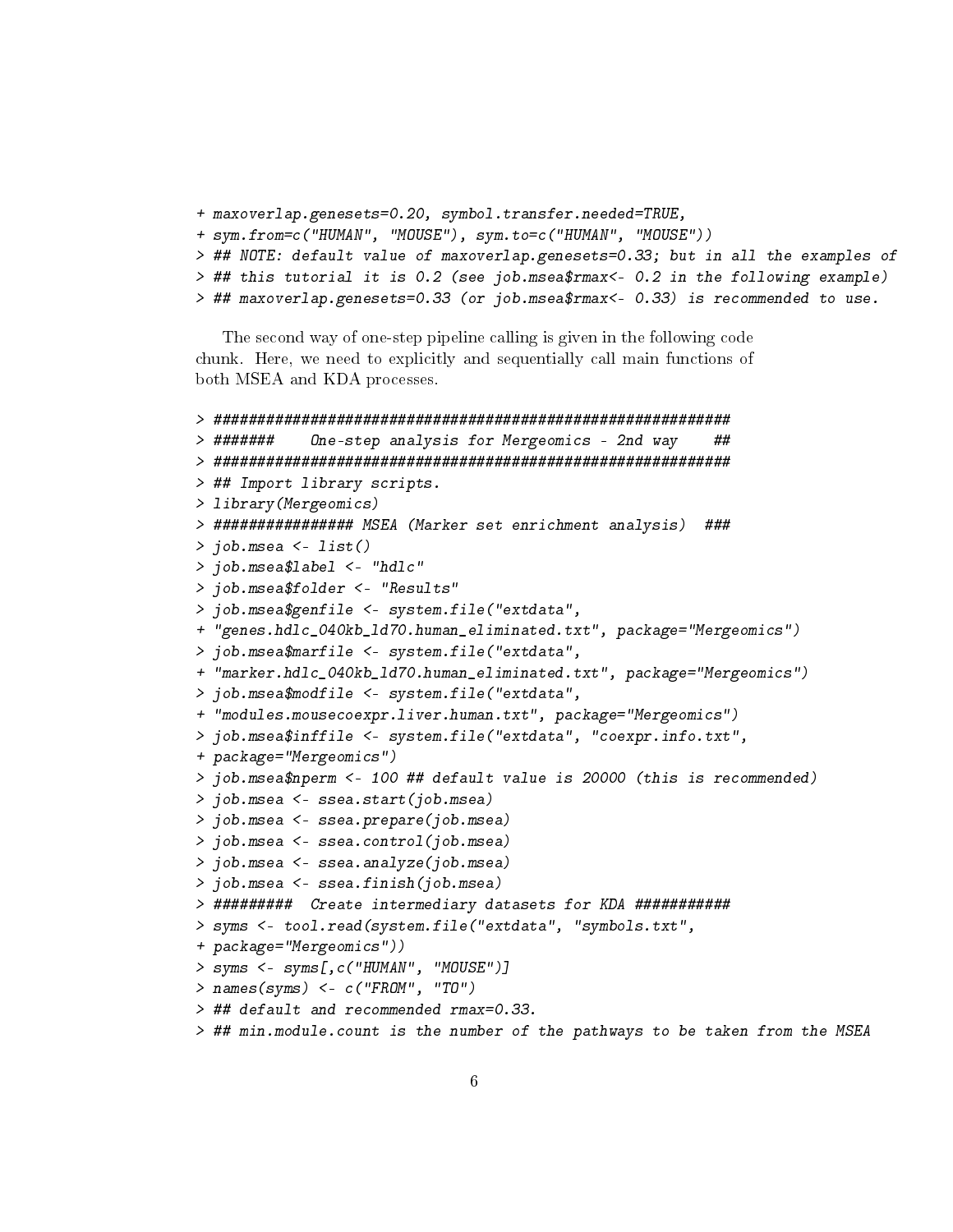```
> ## results to merge. If it is not specified (NULL), all the pathways having
> ## MSEA-FDR value less than 0.25 will be considered for merging if they are
> ## overlapping with the given ratio rmax.
> job.kda <- ssea2kda(job.msea, rmax=0.2, symbols=syms, min.module.count=NULL)
> ####### wKDA (Weighted key driver analysis) ##########
> job.kda$netfile <- system.file("extdata",
+ "network.mouseliver.mouse.txt", package="Mergeomics")
> job.kda <- kda.configure(job.kda)
> job.kda <- kda.start(job.kda)
> job.kda <- kda.prepare(job.kda)
> job.kda <- kda.analyze(job.kda)
> job.kda <- kda.finish(job.kda)
> ###### Prepare network files for visualization #########
> ## Creates the input files for Cytoscape (http://www.cytoscape.org/)
> job.kda <- kda2cytoscape(job.kda)
```
After that, we focused on each pipeline process in the following sections.

#### <span id="page-6-0"></span>2.4 Marker set enrichment analysis (MSEA)

The purpose of the MSEA is to leverage genome/epigenome wide association data, function genomics, canonical pathways and/or data-driven gene modules for identifying causal subnetworks for disease/traits.

```
> ###########################################################
> ## Import Mergeomics library.
> library("Mergeomics")
> ## create an empty list for setting parameters
> job.msea <- list()
> ## Next, label your project
> job.msea$label <- "HDLC"
> ## The pathway size varies from 1 to a few thousands and will
> ## introduce bias to the analysis. We set criteria for the
> ## min. (mingenes) and max. (maxgenes) gene size for the pathways.
> job.msea$maxgenes <- 500
> job.msea$mingenes <- 10
> ## The permutation setting and number of permutations. We recommend
> ## using gene permutation due to its robust performance.
> ## The alternative is locus permutation.
> job.msea$permtype <- "gene"
```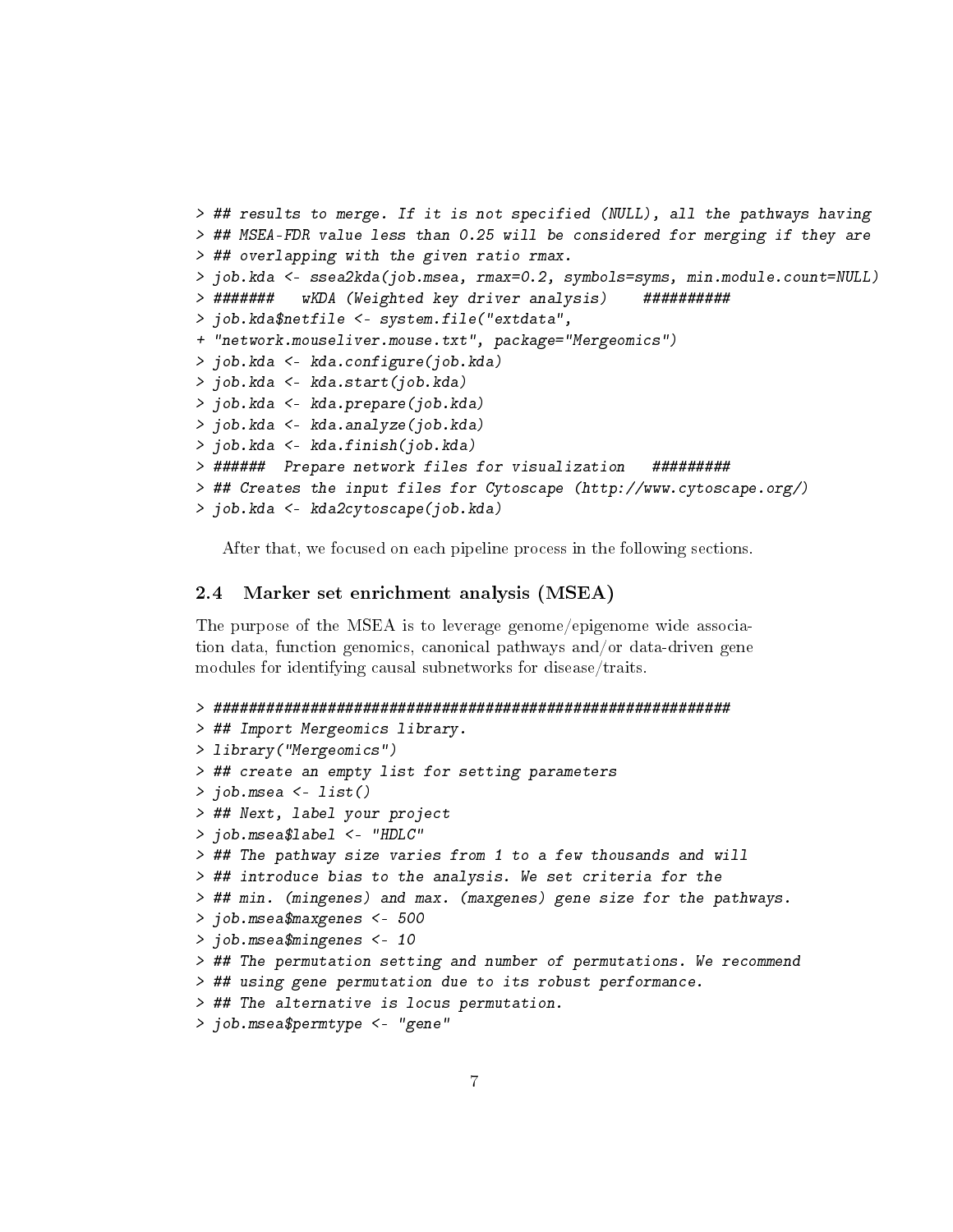```
> job.msea$nperm <- 100 ## default value is 20000 (this is recommended)
> ## set the output folder
> job.msea$folder <- "./Results"
> ## The parameter genfile defines the Marker-to-Gene mapping file
> ## It contains two columns, GENE and MARKER, delimited by tab
> job.msea$genfile <- system.file("extdata",
+ "genes.hdlc_040kb_ld70.human_eliminated.txt", package="Mergeomics")
> ## The parameter marfile defines the Disease association data file
> ## It contains two columns, MARKER and VALUE, delimited by tab
> ## Here, the marfile comes from the GWAS file after marker
> ## dependency pruning, so the VALUE is the minus log10 transformed
> job.msea$marfile <- system.file("extdata",
+ "marker.hdlc_040kb_ld70.human_eliminated.txt", package="Mergeomics")
> ## The modfile defines the pathway information, which could come
> ## from knowledge-based databases (such as KEGG, and Reactome)
> ## or data-driven data sets (such as co-expression modules).
> ## It contains two columns, MOUDLE and GENE, delimited by tab
> job.msea$modfile <- system.file("extdata",
+ "modules.mousecoexpr.liver.human.txt", package="Mergeomics")
> ## The inffile provides the basic descriptions for the pathways
> ## It contains three columns, MODULE, SOURCE, and DESCR, which
> ## provide information for pathway IDs corresponding to the
> ## pathway names in modfile, the sources of the pathways, and
> ## pathway annotations
> job.msea$inffile <- system.file("extdata", "coexpr.info.txt",
+ package="Mergeomics")
> ## Then, MSEA will run for ~30 minutes to ~2 hours
> job.msea <- ssea.start(job.msea)
> job.msea <- ssea.prepare(job.msea)
> job.msea <- ssea.control(job.msea)
> job.msea <- ssea.analyze(job.msea)
> job.msea <- ssea.finish(job.msea)
> ###########################################################
```
A part of the original results is listed in Table 1. The pathways satisfying certain cutoffs (e.g.  $FDR < 30\%$ ) will be used for the next step and can be further annotated using diverse tools, such as DAVID (http://david.abcc.ncifcrf.gov/).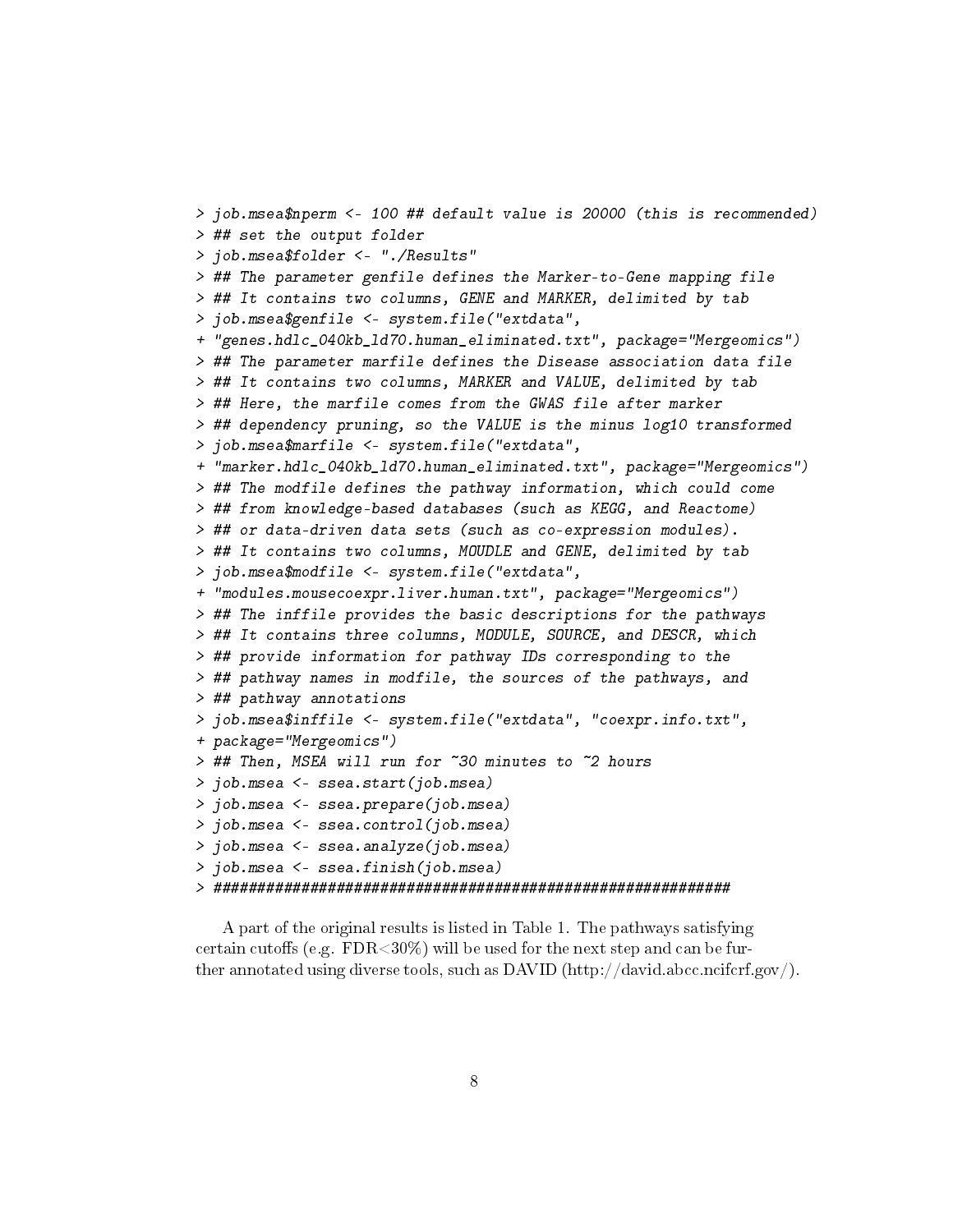| Pathways | Pvalues  | <b>FDRs</b> | Descriptions  |
|----------|----------|-------------|---------------|
| 5099     | 3.48E-04 | 6.05%       | $5099:$ liver |
| 4588     | 1.05E-03 | 13.64%      | 4588:liver    |
| 4737     | 2.01E-03 | 21.02%      | 4737:liver    |
| 4128     | 4.44E-03 | 30.24%      | 4128:liver    |
| 5117     | 5.22E-03 | 32.03%      | $5117$ :liver |
| 6645     | 5.24E-03 | 32.05%      | $6645$ :liver |
| 5104     | 5.50E-03 | 32.29%      | $5104:$ liver |
| 4094     | 7.65E-03 | 33.93%      | 4094:liver    |
| 4932     | 7.95E-03 | 34.12%      | 4932 liver    |

Table 1: Summary result of MSEA

## <span id="page-8-0"></span>2.4.1 ModuleMerge

Usually, pathways/modules collected from different sources will have certain degree of redundancies, or refer to the same processes. In this case, users could merge the disease-related pathways into relatively independent gene sets, which exceed a given FDR cutoff after running MSEA.

#### > ###########################################################

```
> job <-list()
```

```
> job$folder <- c("module_merge")
```

```
> ## The moddata and modinfo either come from the significant pathways found in
> ## any previous MSEA run or these files can be manually curated by the user.
> ## moddata is an obligatory input file; while modinfo is an optional input.
> ## It is recommended to merge the overlapping pathways among significant
> ## ones before applying KDA to proceed with the independent gene sets.
> moddata <- tool.read(system.file("extdata", "Significant_pathways.txt",
+ package="Mergeomics"), c("MODULE","GENE"))
> modinfo <- tool.read(system.file("extdata", "Significant_pathways.info.txt",
+ package="Mergeomics"),c("MODULE","SOURCE","DESCR"))
> syms <- tool.read(system.file("extdata", "symbols.txt",
+ package="Mergeomics"))
> syms <- syms[,c("HUMAN", "MOUSE")]
> names(syms) <- c("FROM", "TO")
> moddata$GENE <- tool.translate(words=moddata$GENE, from=syms$FROM,
+ to=syms$TO)
> ## Merge and trim overlapping modules.
> rmax <-0.2
```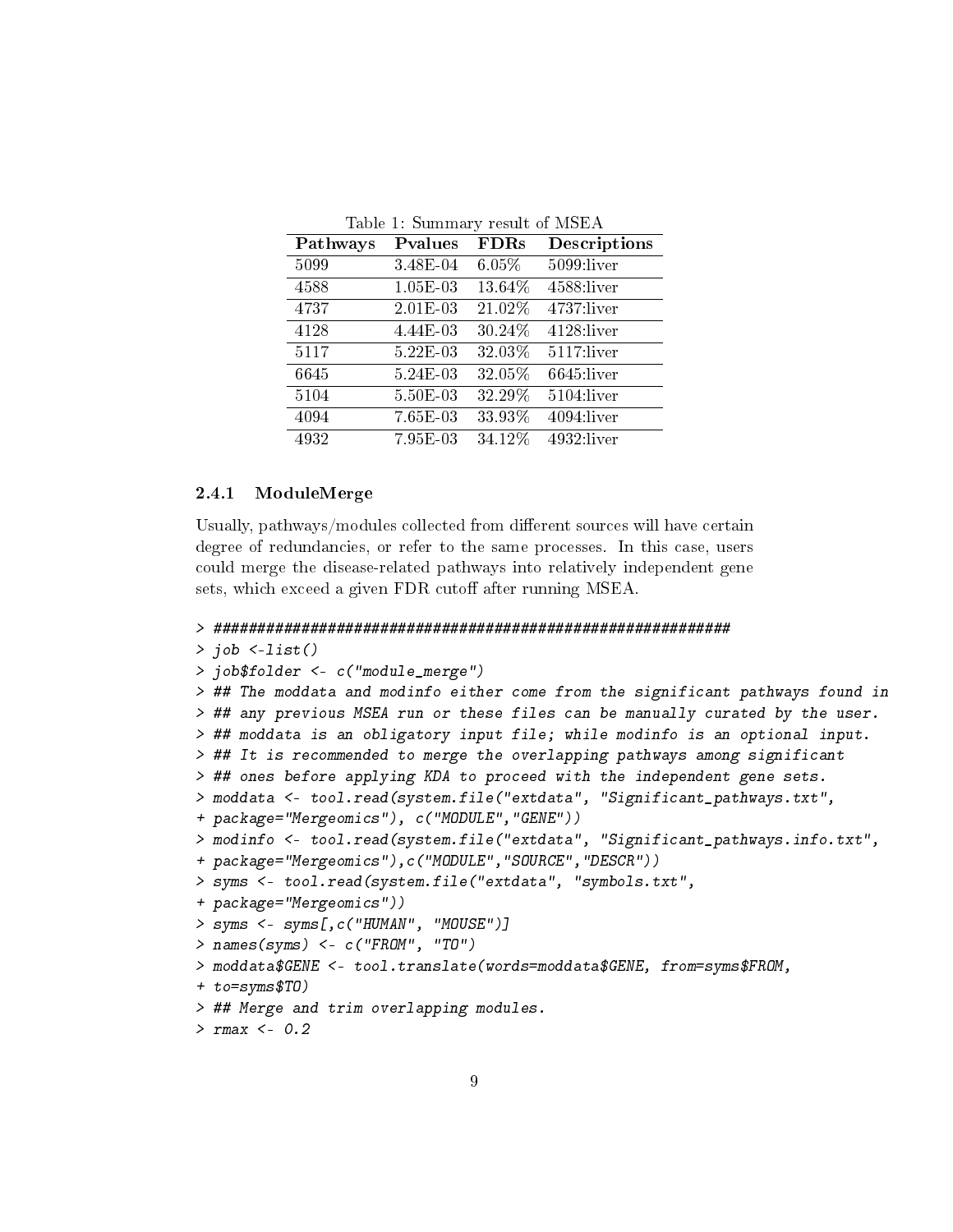```
> moddata$OVERLAP <- moddata$MODULE
> moddata <- tool.coalesce(items=moddata$GENE, groups=moddata$MODULE,
+ rcutoff=rmax)
> moddata$MODULE <- moddata$CLUSTER
> moddata$GENE <- moddata$ITEM
> moddata$OVERLAP <- moddata$GROUPS
> moddata <- moddata[,c("MODULE", "GENE", "OVERLAP")]
> moddata <- unique(moddata)
> modinfo <- modinfo[which(!is.na(match(modinfo[,1], moddata[,1]))), ]
> ## Mark modules with overlaps.
> for(i in which(moddata$MODULE != moddata$OVERLAP)){
+ modinfo[which(modinfo[,"MODULE"] == moddata[i,"MODULE"]),
+ "MODULE"] <- paste(moddata[i,"MODULE"], "..", sep=",")
+ moddata[i,"MODULE"] <- paste(moddata[i,"MODULE"], "..", sep=",")
+ }
> ## Save merged module data and info for KDA.
> modfile <- "mergedModules.txt"
> modinfofile <- "mergedModules.info.txt"
> moddata$NODE <- moddata$GENE
> tool.save(frame=unique(moddata[,c("MODULE", "GENE", "OVERLAP", "NODE")]),
+ file=modfile, directory=job$folder)
> tool.save(frame=unique(modinfo[,c("MODULE","SOURCE","DESCR")]),
+ file=modinfofile, directory=job$folder)
> ###########################################################
```
Users are also recommended to analyze the merged genesets with MSEA again to confirm that they are still significantly associated with disease.

## <span id="page-9-0"></span>2.4.2 Meta-MSEA

When multiple disease association datasets are available, meta-MSEA can be used to conduct meta-analysis at pathway or network level. This function allows user to achieve maximal power by combining results from independent association studies of different ethnicity, platform or even species, while evading the technical difficulties when performing meta-analysis directly on the marker-level association data.

```
> ###########################################################
> ## Assume there are three MSEA objects passed down by
> ## ssea.finish()
> # job.metamsea = list()
```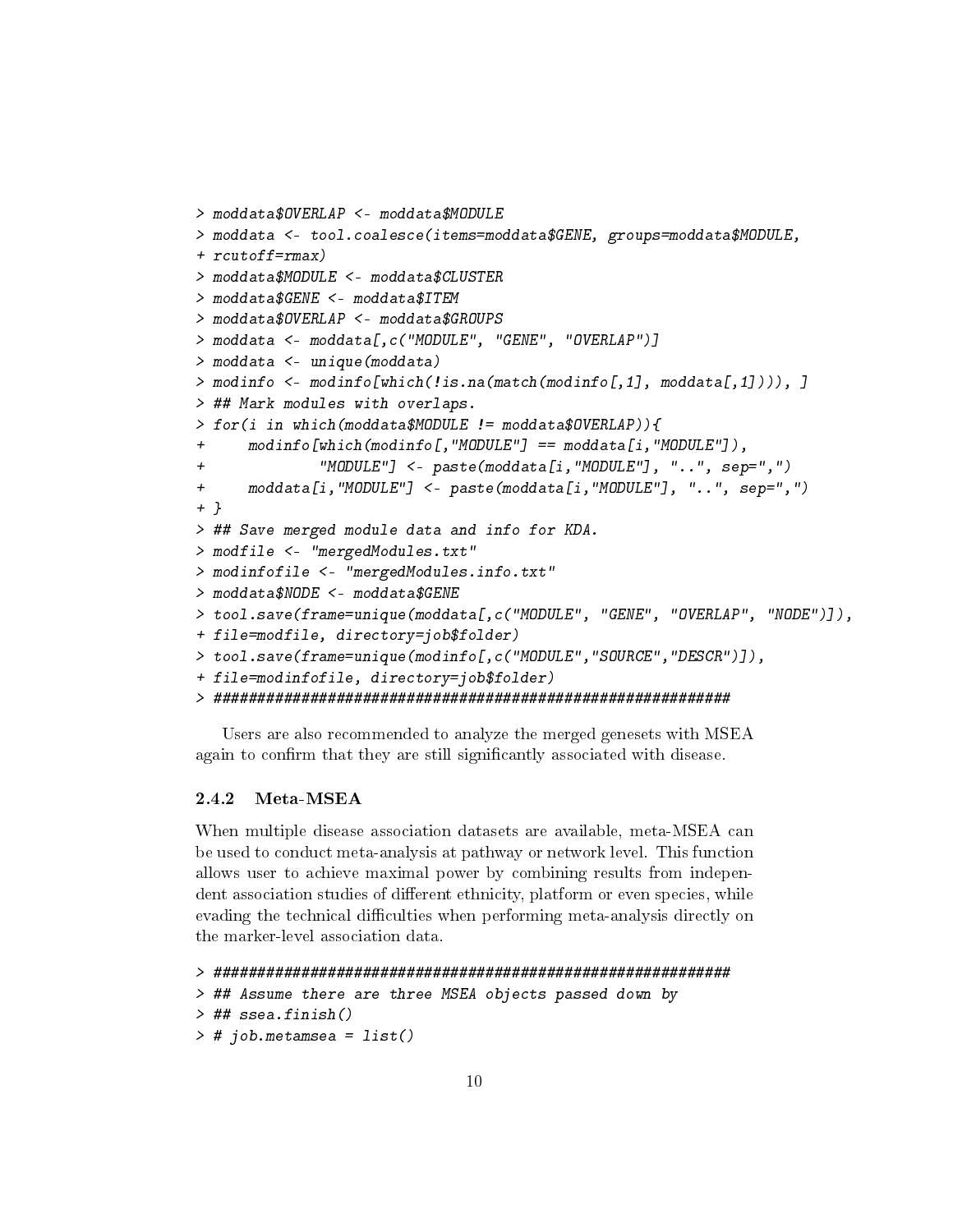```
> # job.metamsea$job1 = job.msea1
> # job.metamsea$job2 = job.msea2
> # job.metamsea$job3 = job.msea3
> # job.metamsea = ssea.meta(job.metamsea,"meta_label",
> # "meta_folder")
> ###########################################################
```
## <span id="page-10-0"></span>2.5 Weighted key driver analysis (wKDA)

wKDA aims to pinpoint key regulator genes (or key drivers) of the disease related gene sets using gene network topology and edge weight information. In specific, wKDA first screen the network for candidate hub genes. Then the disease gene-sets are overlaid onto the subnetworks of the candidate hubs to identify key drivers whose neighbors are enriched with disease genes.

```
> ###########################################################
> job.kda <- list()
> job.kda$label<-"HDLC"
> ## parent folder for results
> job.kda$folder<-"./Results"
> ## Input a network
> ## columns: TAIL HEAD WEIGHT
> job.kda$netfile <- system.file("extdata", "network.mouseliver.mouse.txt",
+ package="Mergeomics")
> ## Gene sets derived from ModuleMerge, containing two columns,
> ## MODULE, NODE, delimited by tab
> job.kda$modfile<- system.file("extdata",
+ "mergedModules.txt", package="Mergeomics")
> ## Annotation file for the gene sets
> ## if module or pathway annotation is not available, skip this:
> job.kda$inffile<-system.file("extdata",
+ "mergedModules.info.txt", package="Mergeomics")
> ## "0" means we do not consider edge weights while 1 is
> ## opposite.
> job.kda$edgefactor<-0.5 ## default value
> ## The searching depth for the KDA
> job.kda$depth<-1 ## default value
> ## "0" means we do not consider the directions of the
> ## regulatory interactions
> ## while 1 is opposite.
```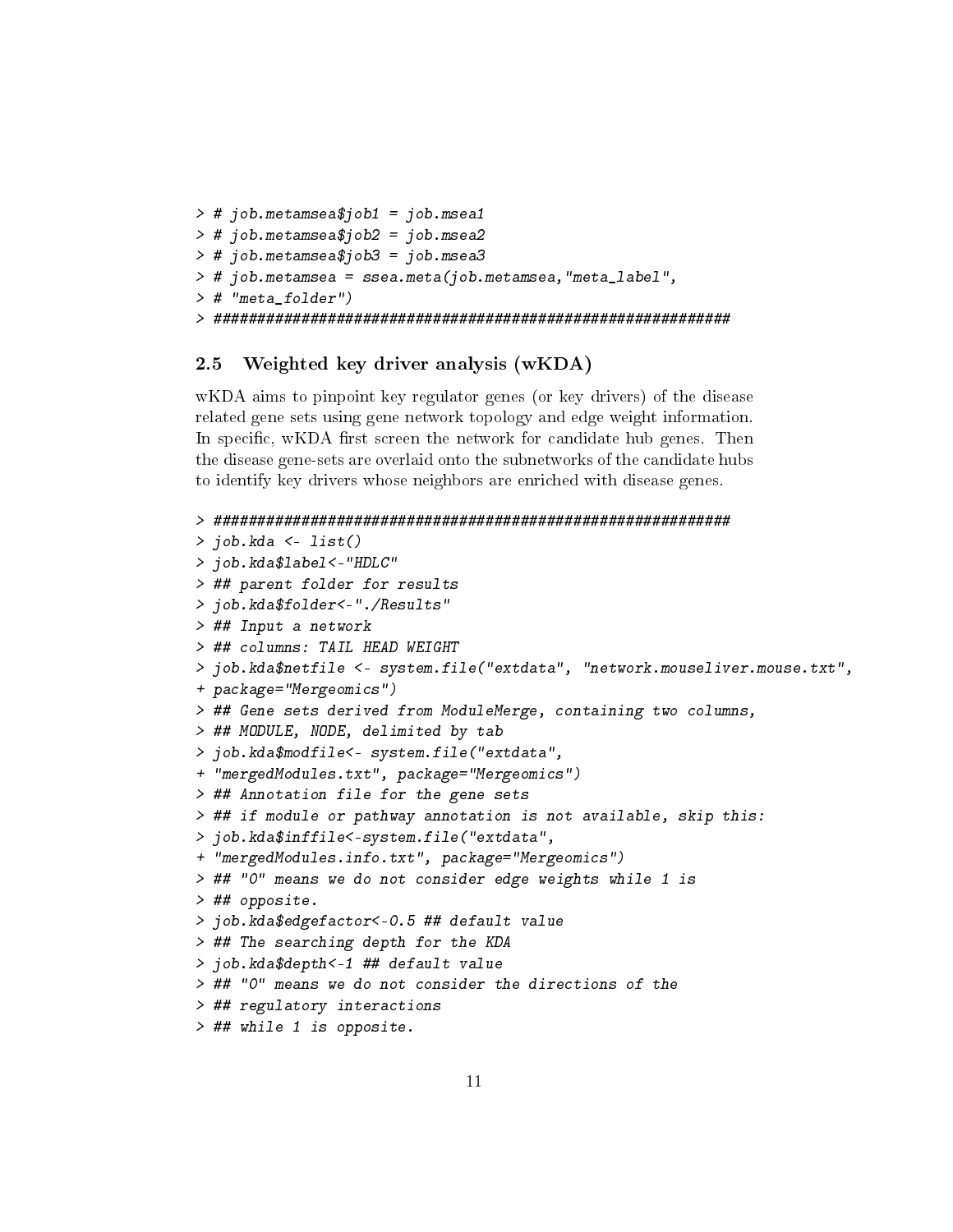| <b>Key Drivers</b> | <b>MODULES</b> | Pvalues  | <b>FDRs</b> | Descriptions  |
|--------------------|----------------|----------|-------------|---------------|
| Itih <sub>4</sub>  | 4932           | 2.90E-14 | $0.00\%$    | 4932 liver    |
| Clstn3             | 136            | 6.92E-14 | $0.00\%$    | 136:liver     |
| Pmvk               | 4407           | 1.40E-13 | $0.00\%$    | 4407:liver    |
| $\rm Acss2$        | 4407           | 1.54E-13 | $0.00\%$    | $4407$ :liver |
| Gpam               | 4407           | 3.82E-13 | $0.00\%$    | $4407$ :liver |
| Aqp8               | 4407           | 8.26E-13 | $0.00\%$    | 4407:liver    |
| Itih <sub>4</sub>  | 5099           | 1.56E-12 | $0.00\%$    | $5099$ :liver |
| Lpin1              | 4084           | 2.21E-12 | $0.00\%$    | $4084$ :liver |

Table 2: Summary result of  $wKD$ 

> job.kda\$direction<-0 ## default value

```
> ## Let us run KDA!
```
> job.kda <- kda.configure(job.kda)

> job.kda <- kda.start(job.kda)

> job.kda <- kda.prepare(job.kda)

> job.kda <- kda.analyze(job.kda)

> job.kda <- kda.finish(job.kda)

> ###########################################################

## <span id="page-11-0"></span>2.6 Network visualization

For the current version, we generate Cytoscape-ready (http://www.cytoscape.org/) input files to visualize the network of key driver  $(KD)$  genes. Cytoscapeready files are generated for illustrating either the neighborhoods of top five KDs of each module or the neighborhoods of a particular gene (node) list. By default, log files for each module's top five KDs' neighborhoods are prepared. Number of the top KDs can be specified by the user. Node and edge list files are created separately for Cytoscape. Additionally, top key driver name list for each module and color map of the modules are logged in the relevant files. kda2cytoscape function provides users:

- $\bullet$  To illustrate top five KD neighborhoods for the modules, whose pathway or module name is listed within "modules" parameter (all modules are selected by default),
- $\bullet$  To specify a particular number of KDs for each module with "ndrivers"  $(\text{default value is five}),$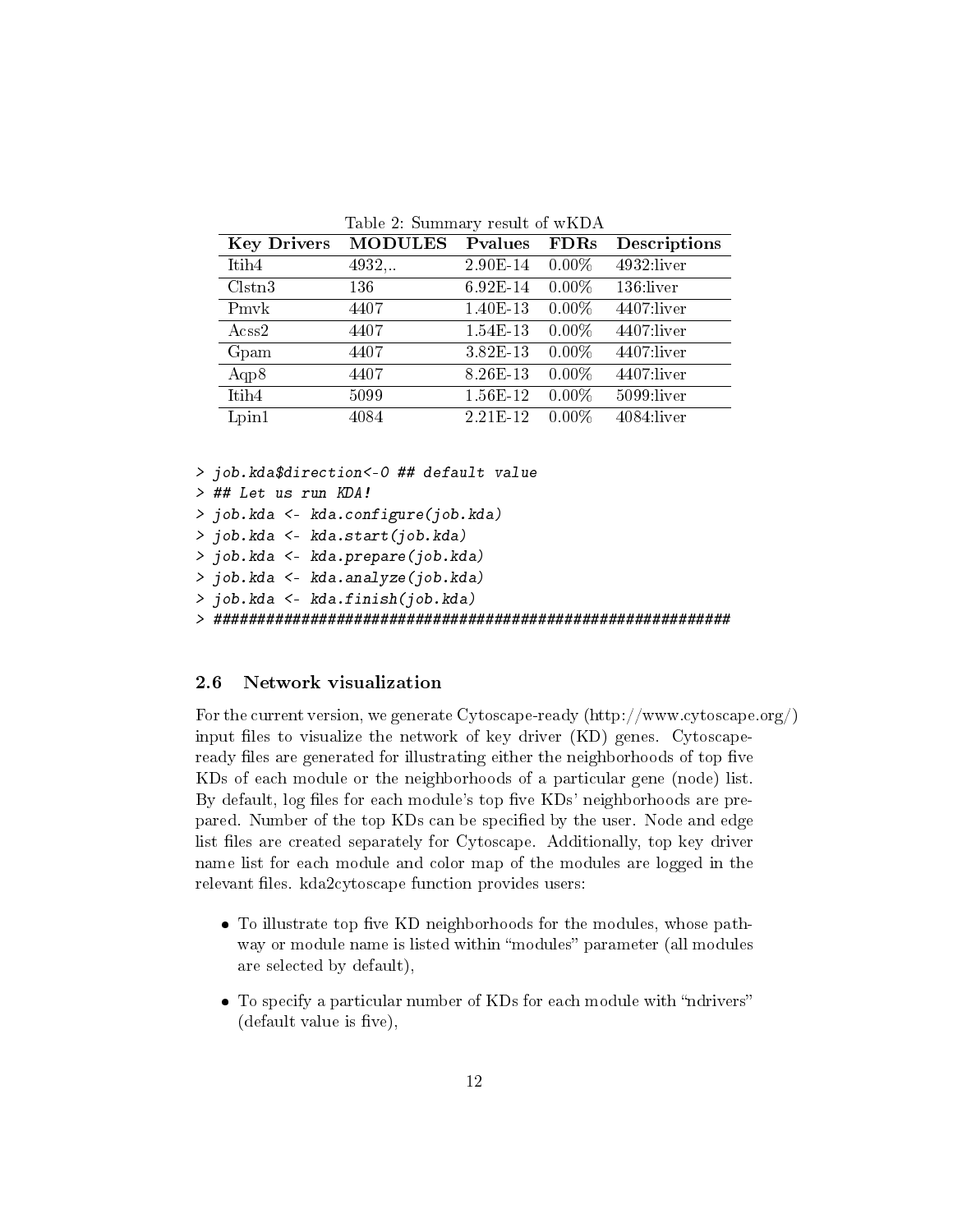- To search and illustrate the neighborhoods of a given node list with "node.list" parameter (default value is NULL; if this is not specified by the user, top 5 KDs of each module and their neighborhoods will be illustrated; if "node list" parameter is specified, it will be prioritized rather than top 5 KDs illustration),
- To examine the KD neighborhoods for a given depth (default depth is 1; hence, only the directly connected neighbor nodes of key drivers are taken into account).

```
> ###########################################################
> ## run following line after finishing the KDA process
> ## i.e., after the kda.finish() function concluded
> job.kda <- kda2cytoscape (job.kda, node.list=NULL,
+ modules=NULL, ndrivers=5, depth=1)
> ###########################################################
```
Generated file names and their descriptions are given below:

- kda2cytoscape.top.kds.txt: Top KDs of the modules are listed in this file. Number of the key drivers can be set by user with "ndrivers" parameter.
- kda2cytoscape.edges.txt: Edge lists of the generated graph. This file should be imported as network within the Cytoscape.
- kda2cytoscape.nodes.txt: Node lists of the generated graph. This file includes the optional formatting information for the nodes of the graph. It should be imported as node table within the Cytoscape. Field/attribute list provided for each node is as follows:
	- NODE: gene symbol
	- LABEL: node label (same as above)
	- COLOR: background color of the node, it also shows the module membership of the node. If a node is member of multiple modules/pathways, only one color among them will be assigned as background color, but in the URL field this multiple module membership will be represented by a pie chart (node is divided into several sectors to show the multi-membership of the node). If a node is not a member for any of the pathways, the color will be "grey"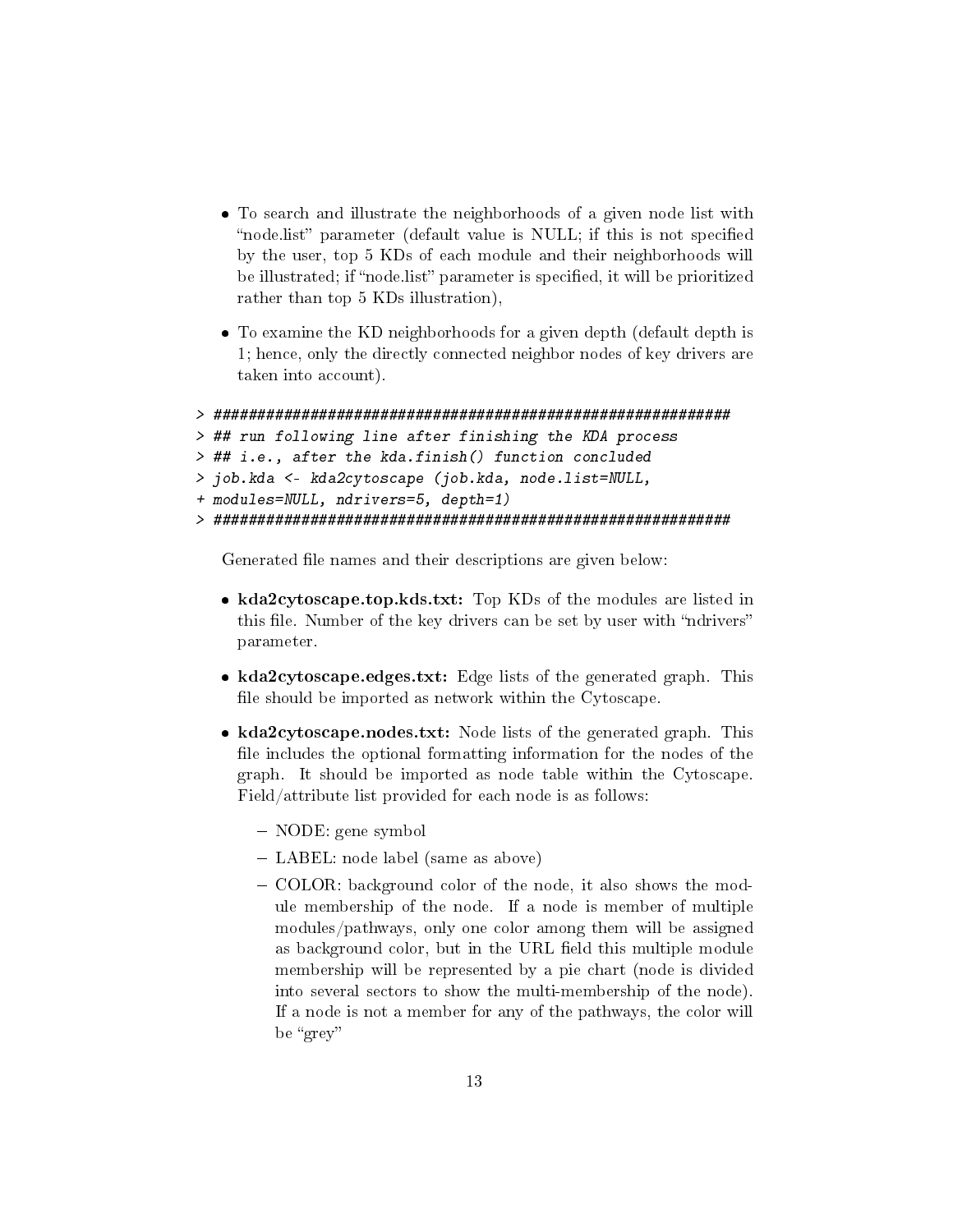- SIZE: size of the node. If the node is a KD it will be twice larger than ordinary nodes.
- SHAPE: shape of the node. If the node is a KD, it will be in diamond-shape, otherwise it is illustrated with circle.
- URL: pie chart created by Google chart tools. If the node is member of multiple modules, node circle will be divided as a pie chart and colored by the module colors it belongs to
- LABELSIZE: text size of the node. If the node is a KD, its font size will be larger than ordinary nodes.
- module.color.mapping.txt: Color mapping for the modules, i.e. one color is assigned to each module.

An example graph for top 5 KDs'neighborhoods of a given pathway is illustrated in Figure 1. Different colors represent modules/pathways, while the larger nodes are the key driver genes.

Note that: SHAPE feature is not used in the Cytoscape in Fig 1. All the listed attributes for nodes are optional.

## <span id="page-13-0"></span>3 Citation

If you use Mergeomics in published work, please cite: Shu L, Zhao Y, Kurt Z, Byars S, Tukiainen T, Kettunen J, Ripatti S, Zhang B, Inouye M, Makinen VP, Yang X. Mergeomics: integration of diverse genomics resources to identify pathogenic perturbations to biological systems.

bioRxiv doi: http://dx.doi.org/10.1101/036012.

## <span id="page-13-1"></span>4 References

[1] Willer CJ, Schmidt EM, Sengupta S, Peloso GM, Gustafsson S, et al. (2013) Discovery and refinement of loci associated with lipid levels. Nature Genetics 45.

[2] Derry JMJ, Zhong H, Molony C, MacNeil D, GuhaThakurta D, et al. (2010) Identification of genes and networks driving cardiovascular and metabolic phenotypes in a mouse F2 intercross. PLoS ONE 5: e14319. doi:10.1371/journal.pone.0014319.

[3] Wang SS, Schadt EE, Wang H, Wang X, Ingram-Drake L, et al. (2007) Identification of pathways for atherosclerosis in mice: integration of quantitative trait locus analysis and global gene expression data. Circ Res 101: e11-e30. doi:10.1161/CIRCRESAHA.107.152975.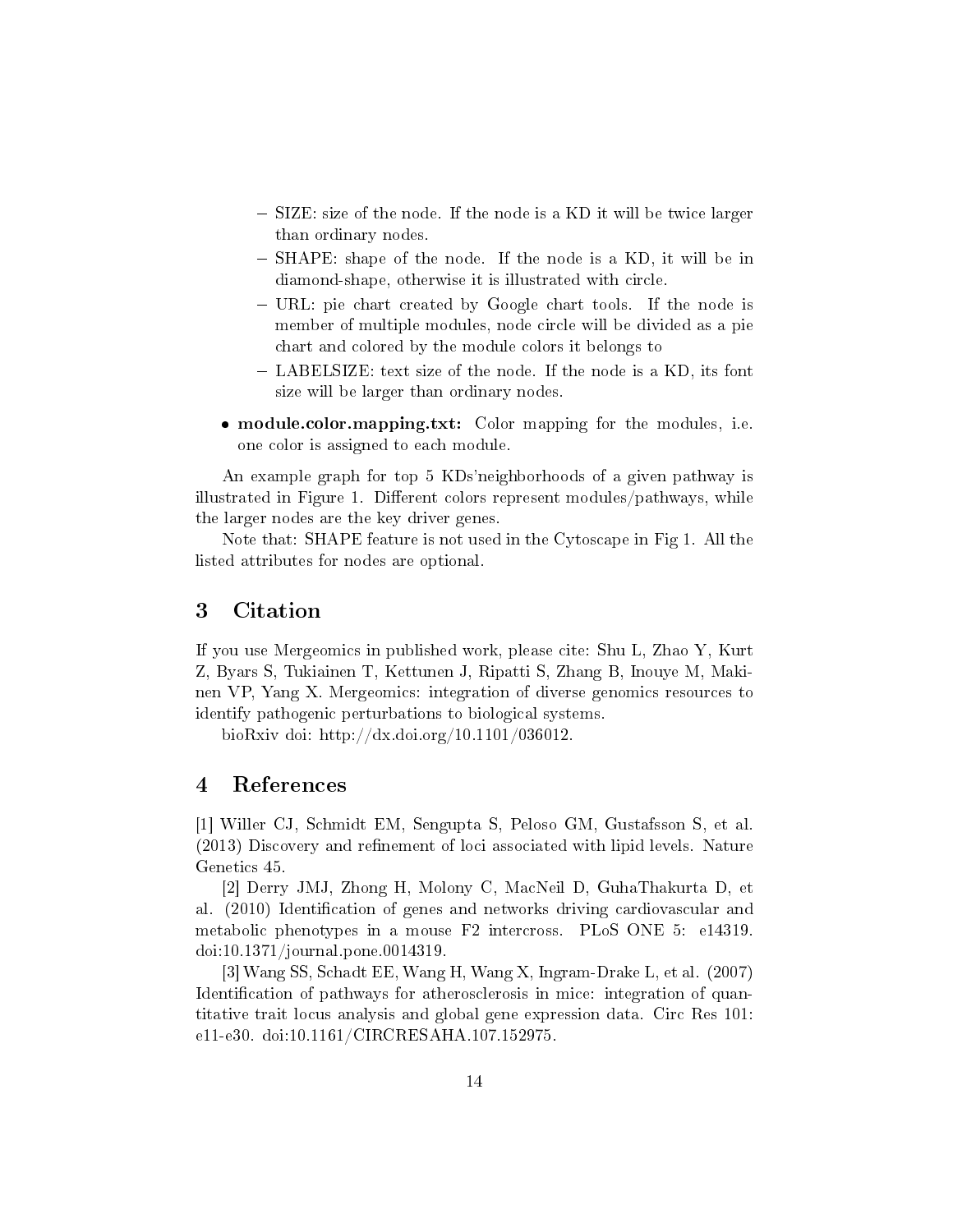

Figure 1: The key driver gene subnetwork